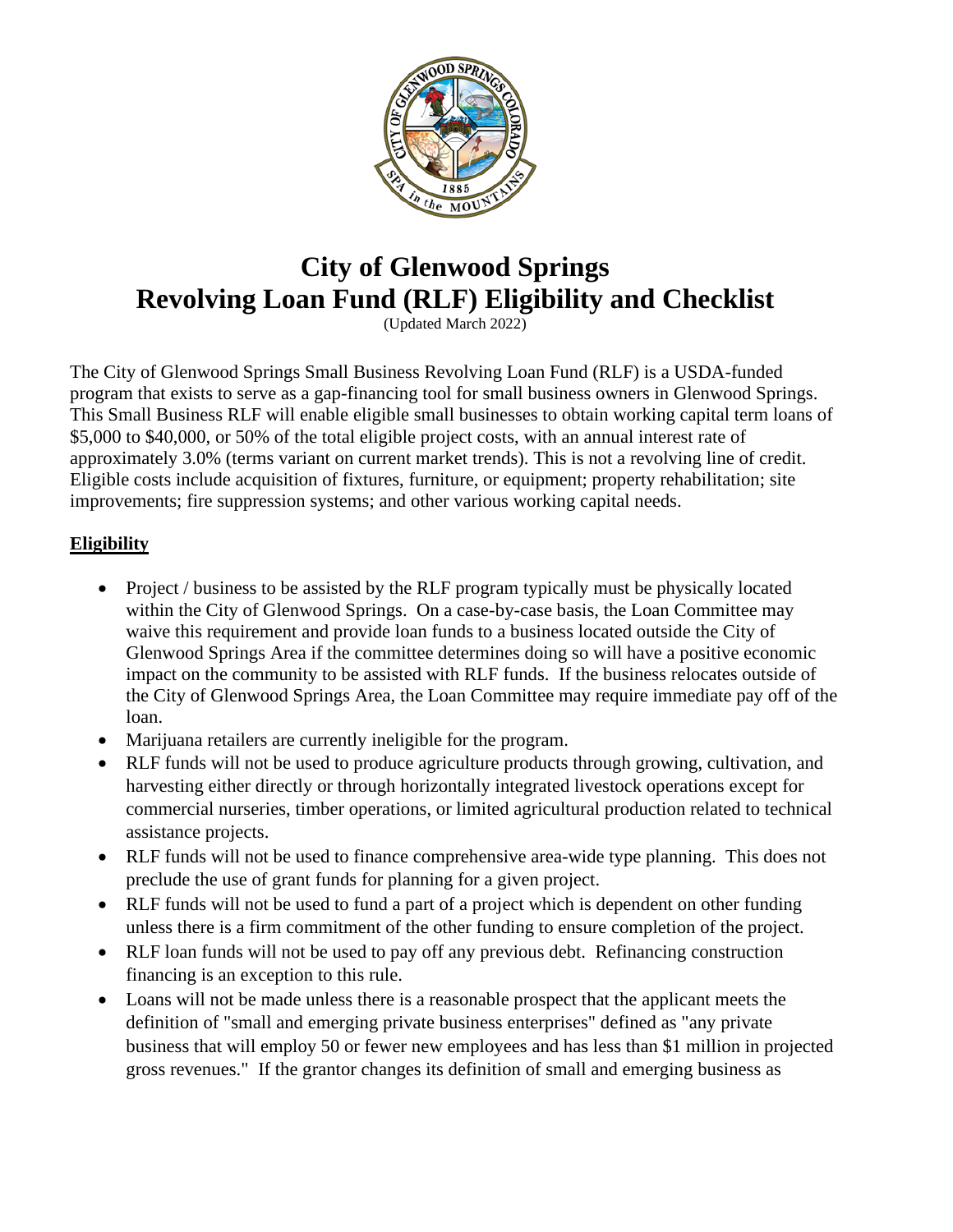

defined by the Rural Business Development Grant regulations, the grantee reserves the right to utilize the amended definition without further approval from the grantor.

- At least 51 percent of the outstanding interest in the applicant must be owned by those who are either citizens of the United States or reside in the United States after being legally admitted for permanent residence.
- Construction projects (i.e. development on previously undeveloped ground) are highly discouraged as they require extensive federal environmental review. Once the initial round of funding has been revolved, the Committee may consider such projects on a case-by-case basis.

#### **Process**

All prospective applicants of the RLF must complete the following steps:

- 1. Contact Danielle Campbell, Economic Development Specialist, to inquire on eligibility for program at [rlf@cogs.us](mailto:rlf@cogs.us) or (970) 384-6424.
- 2. Submit pre-application material for initial screening which can be found at [www.cogs.us/513/Revolving-Loan-Fund-RLF.](http://www.cogs.us/513/Revolving-Loan-Fund-RLF)
- 3. Once pre-application is verified, submit an application, which can be found at [www.cogs.us/513/Revolving-Loan-Fund-RLF.](http://www.cogs.us/513/Revolving-Loan-Fund-RLF)
- 4. Once application is submitted, the applicant, city staff and a representative of the committee will meet to review application for additional questions or changes.
- 5. Applicant will present to Loan Review Committee for final loan approval.
- 6. Complete any additional requirements as determined by the Loan Review Committee. This may include:
	- Consultation with Certified Small Business Development Center (SBDC) consultant
	- Personal credit check
	- Inspection of collateral
	- Other actions as determined by the committee

The Loan Review Committee meets on a monthly basis as needed to review applications. **It is highly encouraged that all applicants submit their materials by the end of the month prior to the committee meeting in order to be reviewed.** All materials shall be submitted via email to [rlf@cogs.us.](mailto:rlf@cogs.us)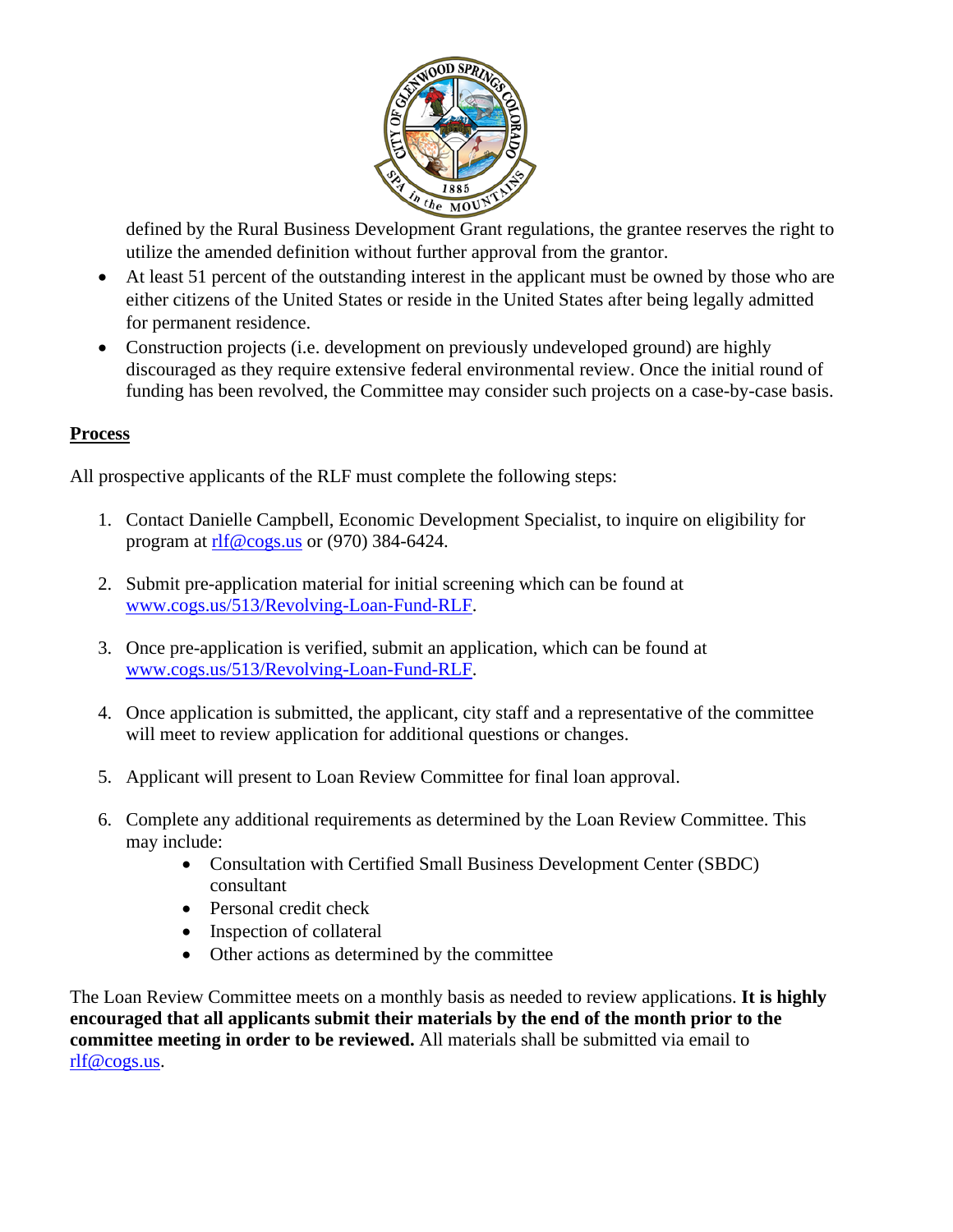

If you have any questions about any of these requirements or forms, please contact Danielle Campbell, Economic Development Specialist, at [rlf@cogs.us](mailto:rlf@cogs.us) or (970) 384-6424.

## **Fees/Closing Costs**

No application fee will apply to applicants. However, costs associated with processing the application (e.g. credit report fees, UCC and lien search fees, filing security documents, filing legal documents fees, etc.) shall be the responsibility of the applicant. The Loan Committee may waive or amend this fee structure without further approval from the grantor.

The RLF may charge loan recipients for loan closing costs, attorney's fees, filing fees, etc., as necessary to complete loan documentation. All loan fees will be addressed in the Loan Agreement between the RLF and the loan recipient.

## *If approved, all loans must be put on autopayment from the applicant.*

## **Pre-application Material**

Please submit the following information via email to  $\frac{r}{r}$   $\frac{r}{r}$   $\frac{r}{r}$ 

- Grantee's loan write-up.
	- o Proposed loan amount and terms. Please find a blank amortization schedule a[twww.cogs.us/513/Revolving-Loan-Fund-RLF](http://www.cogs.us/513/Revolving-Loan-Fund-RLF) to help determine the appropriate loan amount and term.
		- Per USDA guidelines, repayment terms may not exceed 7 years.
	- o Detailed description of project to be financed
- RGDB RLF UR Certification Signed by both the grantee and UR. can be found at [www.cogs.us/513/Revolving-Loan-Fund-RLF.](http://www.cogs.us/513/Revolving-Loan-Fund-RLF)
	- o Please include supporting documentation as outlined in bullet #3.
- AD 1047 Certification Regarding Debarment, Suspension,...Signed by UR. can be found at [www.cogs.us/513/Revolving-Loan-Fund-RLF.](http://www.cogs.us/513/Revolving-Loan-Fund-RLF)
- AD 1049 Certification Regarding Drug-free Workplace,...Signed by UR can be found at [www.cogs.us/513/Revolving-Loan-Fund-RLF.](http://www.cogs.us/513/Revolving-Loan-Fund-RLF)

Once you have submitted the documents listed above, you will be notified of your eligibility for the RLF within five business days.

#### **Application Material**